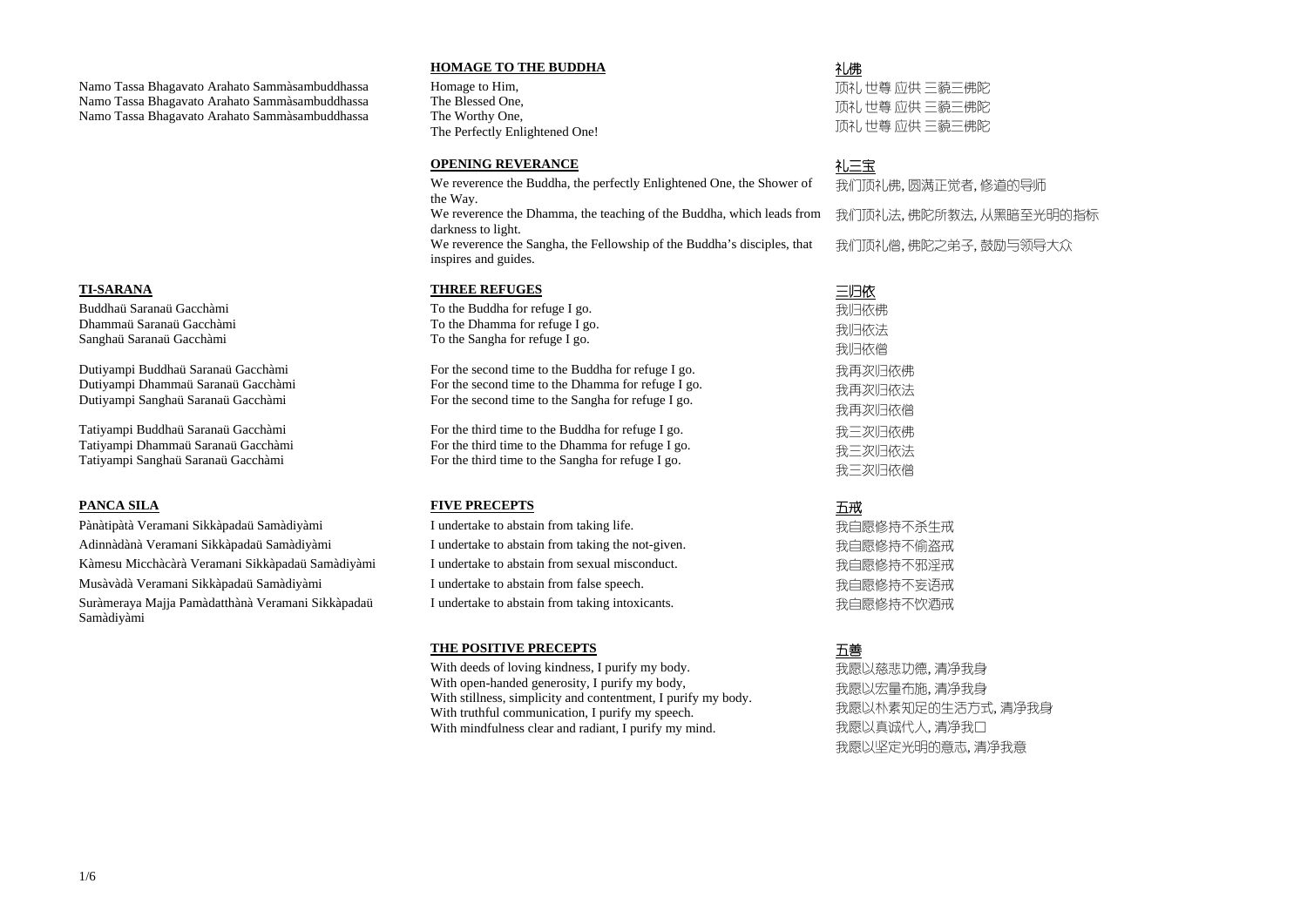# 赞叹三宝  $\overline{\Delta}$  , and the contribution of the contribution of the contribution of the contribution of the contribution of the contribution of  $\overline{\mathfrak{B}}$   $\mathbb{W}$ 佛宝

# **SALUTATION TO THE THREE JEWELS**

### **BUDDHA VANDANA**

Iti'pi so bhagavà arahaü sammàsambuddho vijjà-carana sampannosugato Loka vidå, anutarro purisa-damma-sàrathi satthà deva-manussànam buddho bhagavà-ti

Buddham jãvita-pariyamtaü saranaü gacchàmi

Such indeed is He, the Richly Endowed: The Free, the Fully and Perfectly Awake, Equipped with Knowledge and Practice, the Happily Attained, Knower of the Worlds, Guide Unsurpassed of Men to Be Tamed, The Teacher of Gods and Men, the Awakened One Richly Endowed.

All my life I go for refuge to Awakened One.

如是世人所尊者: 应供、正遍知、明行足、善逝、世间 解、无上士、调御丈夫、天人师、佛、世尊!

愿至寿终, 一生归依佛!

# $\overline{\texttt{A}}$  赞叹法宝

### **DHAMMA VANDANA**

Svàkkhàto bhagavatà Dhammo Sanditthiko akàliko ehipassiko Opanayiko paccattam Veditabbo vi¤¤åhi'ti

Dhammam jãvita-pariyamtaü saranaü gacchàmi

Well communicated is the Teaching of the Richly Endowed One, Immediately Apparent, Perennial, of the Nature of a Personal Invitation, Progressive, to be understood individually, by the wise.

All my life I go for refuge to the Truth.

世尊所教法, 完美传授, 即时见报, 无时限, 亲切如个人邀请, 次第分明, 为智者各自明了而说.

愿至寿终, 一生归依法!

# $\overline{\rm A}$  , and the contribution of the contribution of the contribution of the contribution of the contribution of  $\overline{\rm B}$   ${\rm W}$  (e)  $\overline{\rm B}$

### **SANGHA VANDANA**

Supatipanno bhagavato sàvakasaõgho Ujåpatipanno bhagavato sàvakasaõgho ¥àyapatipa¤¤o bhagavato sàvakasaõgho Samicipatipanno bhagavato sàvakasaõgho

Yadidaÿ cattàri purisayugàni attha purisapuggalà âhuneyyo, pàhuneyyo, dakkhineyyo a¤jalikaraniyo annutaram pu¤¤akkhettaü lokassà'ti

> 我们礼敬法, 愿以身、口、意追随至涅盘. 真理的所有层次, 正道的所有次第, 我们誓愿一一学习, 修 行与成就.

Saõghaü jãvita-pariyamtaü saranaü gacchàmi

Happily proceeding is the Brotherhood of Hearers of the Richly Endowed One, uprightly proceeding…methodically proceeding….correctly proceeding…, namely these four pairs of Individuals, these eight Persons.

This Brotherhood of Hearers of the Richly Endowed One is worthy of worship, worthy of salutation with folded hands, an incomparable source of goodness to the world.

All my life I go for refuge to the Brotherhood

快乐修行的佛弟子, 昂然修行的佛弟子, 井然修行的佛弟子, 正确修行的佛弟子, 此乃四双八辈的圣者, 值得我们的礼拜, 值得我们以合掌顶 礼, 世间无上善的源头.

愿至寿终, 一生归依僧!

### **REVERANCE TO THE THREE JEWELS**

# 念三宝

 We reverence the Buddha, and aspire to follow Him. The Buddha was born, as we are born. What the Buddha overcame, we too can overcome; What the Buddha attained, we too can attain.

We reverence the Dhamma, and aspire to follow it; with body, speech and mind, until the end. The Truth in all its aspects, the path in all its stages, We aspire to study, practice, realize.

We reverence the Sangha, and aspire to follow it; The fellowship of those who tread the way. As, one by one, we make our own commitment, An ever-widening circle, the Sangha grows.

我们礼敬佛, 愿永追随. 佛陀降世, 我们也生此世界. 佛陀所降服的, 我们毕竟也能降服. 佛陀所成就的, 我们毕竟也能成就.

我们礼敬僧, 愿永追随. 同道修持众生的友谊, 加以我们每人对修行所作的承诺, 愿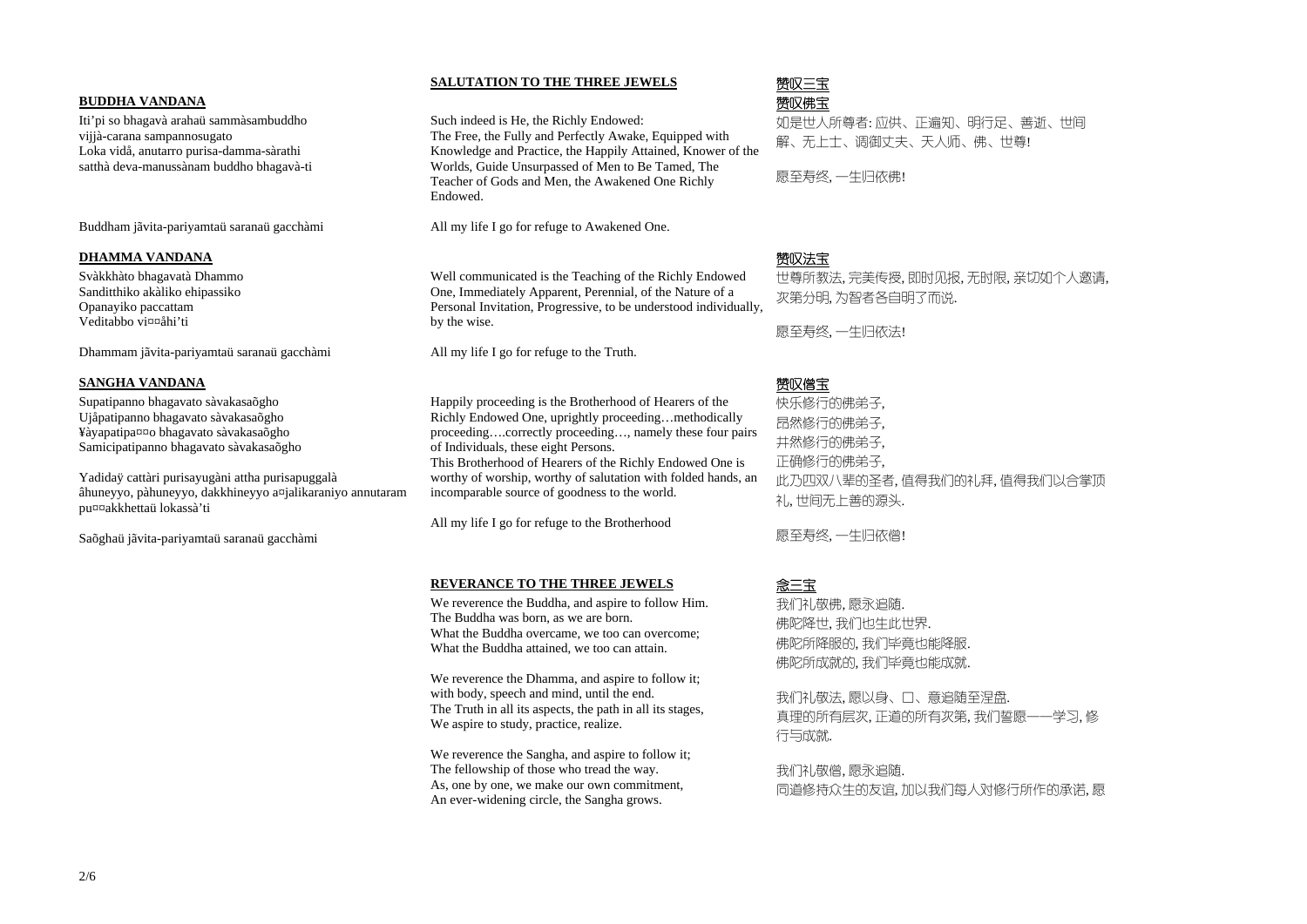# 能使僧团增长, 利益四方.

### **OFFERINGS TO THE BUDDHA**

### **Padipa Påja** (共灯)

# 供佛

Ghana-sàrappa-dittena Dipena tamadhamsinà Tiloka dãpam sambuddhaü Påjayàmi tamo nudaü

Reverencing the Buddha, we offer candles: To Him, who is the light, we offer light. From His greater lamp, a lesser lamp we light within us: The lamp of Bodhi shining within our hearts.

### **Sugandha Påja** (共香

顶礼佛. 在此, 我们上供蜡烛. 我们向光明供灯. 愿佛陀大明 灯点燃我们这小灯, 使到菩提的明灯照亮我们的心灵.

Ghana-sambhàra-yuttena Dhupenàhaü sugandhina Påjaye påjaïãyaü taü Påjà bhàjana muttamaü

Reverencing the Buddha, we offer incense: Incense whose fragrance pervades the air. The fragrance of the perfect life, sweeter than incense, Spreads in all directions throughout the world.

### **Puppha Påja** (共花)

顶礼佛. 在此, 我们上供香. 它的香味熏染空气. 愿比此香味 更美妙的正道香味熏染十方世界.

Vanna-gandha-gunopetaü Etaü kusuma-santatiü Påjayàmi munindassa Siri-pàda-saroruhe Påjemi Budhham kusumena nena Pu¤¤ena-metena ca hotu mokkham Pupphaü milàyàti yathà idam me Kàyo tathà yàti vinàsa bhàvaü

Reverencing the Buddha, we offer flowers: Flowers that today are fresh and sweetly blooming, Flowers that tomorrow are faded and fallen. Our bodies too, like flowers, will pass away.

### **Pànãya Påja** (共)

顶礼佛. 在此, 我们上供花. 今天灿烂、清香的花, 明日就谢 了、凋落. 当念, 我们的身体和花一样也会衰退.

Adhivàsetu no bhante – Pànãyam pari kappitaü Anukampaü upàdàya – Patiganhàtu muttamaü

O Lord! The Blessed One, please accept this water, as an offering to you, out of great compassion on us.

### **Panaka Påja** (共果汁) **Panaka Påja** (1)

慈悲的世尊, 愿您接受此水为供品.

Adhivàsetu no bhante – Panakam pari kappitaü Anukampaü upàdàya – Patiganhàtu muttamaü

O Lord! The Blessed One, may this fruit juice be kindly accepted by You, out of great compassion on us.

### **Ahàra Påja** (1) the control of the control of the control of Food (1) the control of Food (1) the control of Food (1) the control of Food (1) the control of Food (1) the control of Food (1) the control of Food (1) the co

慈悲的世尊, 愿您接受此果汁为供品.

Adhivàsetu no bhante – Bhojanam pari kappitaü Anukampaü upàdàya – Patiganhàtu muttamaü

O Lord! The Blessed One may this food be kindly accepted by You, out of great compassion on us.

慈悲的世尊, 愿您接受此食物为供品.

### **SHARING OF MERITS**

# 回向

 May the merit gained In my acting thus Go to the alleviation of the suffering of all beings. My personality throughout my existences, my possessions 但愿此功德, 回向给所有众生, 愿他们离苦得乐. 我的生命, 我的所有, 我的过去, 现在, 未来的功德, 我愿意毫无私心的 奉献出来, 为众生谋求福利.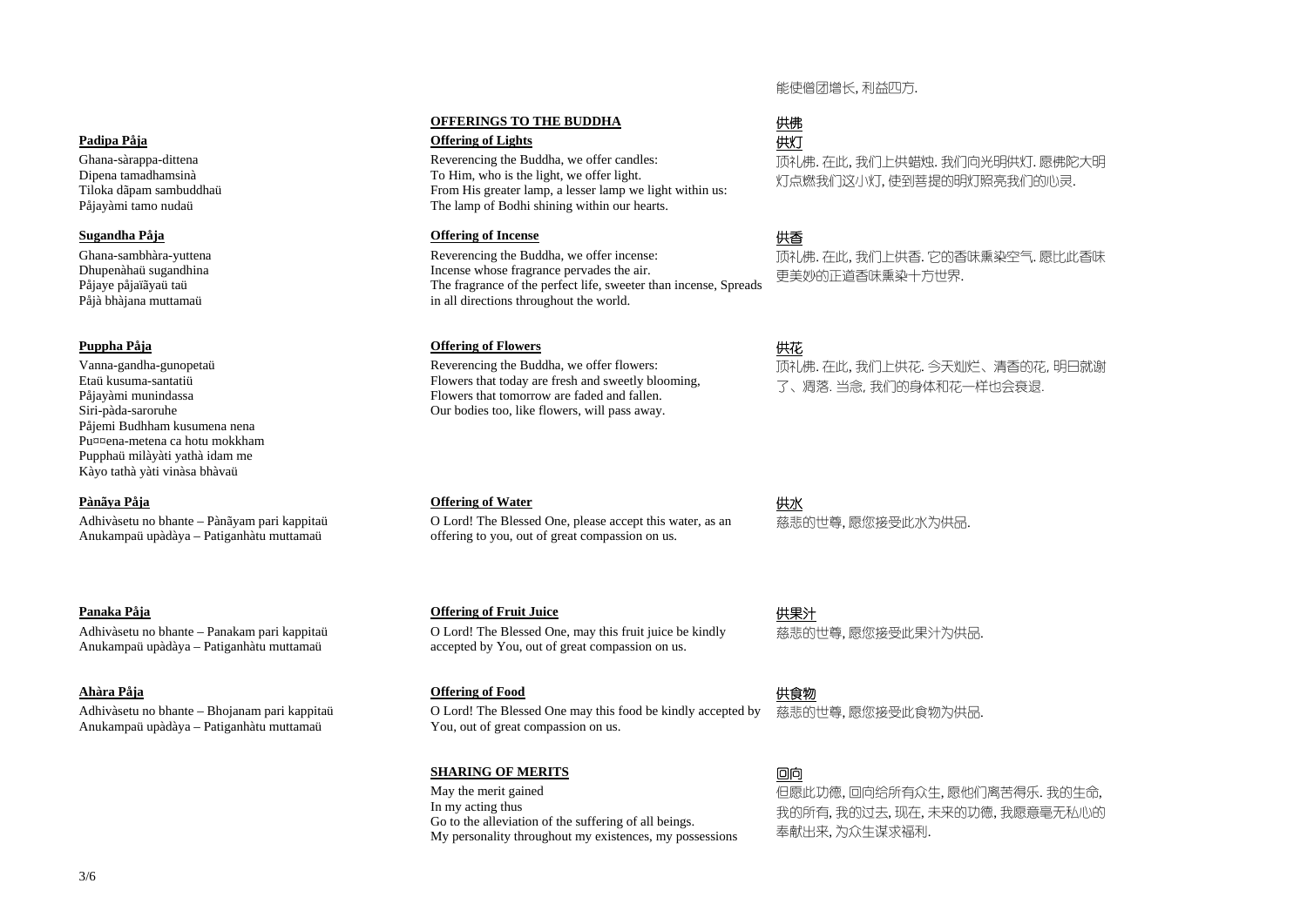And my merit in all three ways, I give up without regards to myself, For the benefit of all beings.

Ettàvatà ca amhehi Sambhatam pu¤¤a sampadaü Sabbe devà anumodantu Sabba sampatti siddhiyà

May all gods share in this merit which we have thus made, so that they may experience all kinds of happiness.

但愿此功德, 回向给所有天神, 愿他们能得到种种快乐.

Ettàvatà ca amhehi Sambhatam pu¤¤a sampadaü Sabbe sattà anumodantu Sabba sampatti siddhiyà

May all creatures share in this merit which we have thus made, 但愿此功德, 回向给所有众生, 愿他们能得到种种快乐. so that they may experience all kinds of happiness.

(repeat this verse three times) Idam me ¤àtinam hotu Sukhità hontu ¤àtayo

Let this merit accrue to our relatives and may they be happy

但愿此功德, 回向给我们的亲人, 愿他们能得到种种快乐.

### **RECTIFICATION OF FAULTS**

# 忏悔

(repeat this verse three times) Kàyena vàcà cittena Pamàdena mayà kataü Accayaü khama me bhante Bhåri pa¤¤a Tathàgata

The evil which I have heaped up, Through my ignorance and foolishness, Evil in the world of everyday experience, As well as evil in understanding and intelligence, All that I acknowledge to the Buddha. May the Lord receive this kindly, Just as it is, with its many faults! What is not good, O Blessed One, I shall not do again.

### **DEDICATION DEDICATION**

因为贪、嗔、痴所作的恶业, 每天平时所作的恶业, 和因误 解与愚蠢所作的恶业, 我一一向佛忏悔. 希望佛陀能以慈悲 接受我的过失. 我在佛前发誓不会重犯这些过错.

 We dedicate this place to the Three Jewels: To the Buddha, the Ideal of Enlightenment to which we aspire; To the Dhamma, the Path of the Teaching which we follow; To the Sangha, the spiritual fellowship with one another which we enjoy.

Here may no idle words be spoken; Here may no unquiet thought disturb our minds.

To the observance of the Five Precepts We dedicate this place; To the practice of Meditation, We dedicate this place; To the development of wisdom, We dedicate this place; To the attainment of Enlightenment, We dedicate this place.

我们把此地奉献给三宝. 奉献给佛, 我们想往的圆觉理想. 奉献给法, 我们修行的教义正道. 奉献给僧, 我们享用的精神支柱.

但愿在此, 没有虚言. 但愿在此, 没有恼人的心念.

为了修持五戒, 我们奉献此地. 为了修持禅定, 我们奉献此地. 为了修持智慧, 我们奉献此地. 为了成就正觉, 我们奉献此地.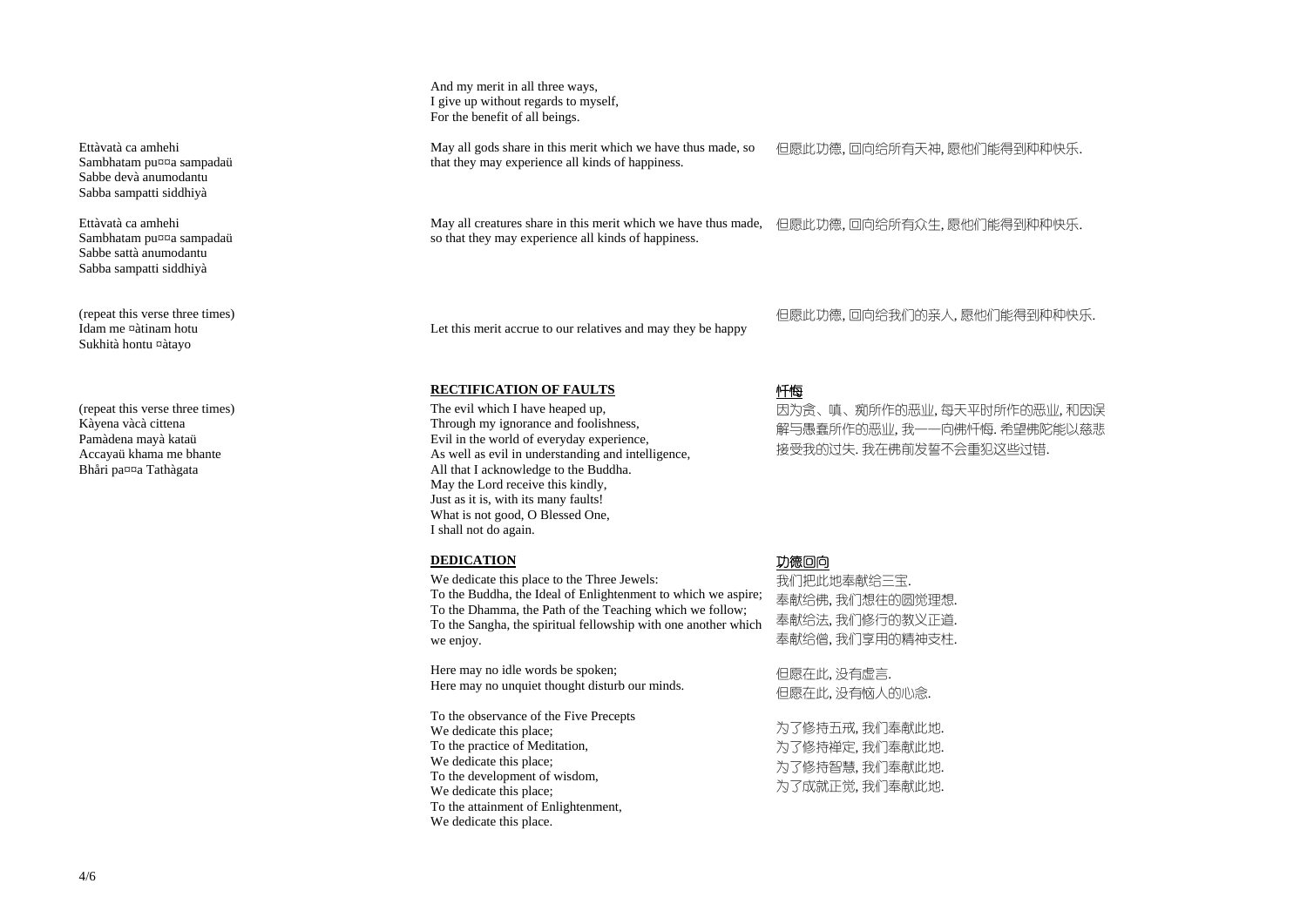Sabbapàpassa akaranaü Kusalassa upasampada Sacitta pariyodapanaü Etam Buddhàna sàsanaii

Karanãyam attakusalena Yaÿ taÿ samtaÿ padaÿ abhisamecca Sakko ujå ca såjå ca Suvaco c'assa mudå anatimànã

Santussako ca subharo ca Appakicco ca sallahukavutti Santindriyo ca nipako ca Appagabbho kulesu ananugiddho

Na ca khuddaÿ samàcare ki¤ci Yena vi¤¤å pare, upavadeyyuÿ Sukhino và khemino hontu Sabbe sattà bhanyantu sukhitattà

Ye keci pàna bhåtatthi Tasà và thàvarà va anavasesà Dãghà và ye mahantà và Majjhimà rassakànuka thålà

Ditthà và yevà aditthà Ye ca dåre vasanti avidåre Bhåtà và sambhavesã và Sabbe sattà bhavantu sukhitattà

Na paro paraÿ nikubbetha natima¤¤etha katthacinaÿ ka¤ci Byàrosanà patighasana ïa¤¤am-a¤¤assa dukkhamiccheyya

Màtà yathà niyaÿ puttaÿ àyusà Ekaputtaÿ anurakkhe Evampi sabba bhåtesu Mànasaÿ bhàvaye aparimànaÿ

Mettànca sabba lokasmiÿ Mànasaÿ bhàvaye aparimànaÿ Uddham adho ca tiriya¤ca Asambadhaÿ averaÿ asapattaÿ

### **ADVICE OF ALL THE BUDDHAS**

Not to do evil: To cultivate the good; To purify the mind; This is the Teaching of the Buddhas.

### THE DISCOURSE ON LOVE

Skilled in good, wishing to attain a state of calm, so should one behave: able, upright, perfectly upright, open-minded, gentle, free from pride.

Contented, easily supportable; with few duties of light livelihood; controlled in senses, discreet, reserved, not greedily attached to family.

One should not commit a slight wrong, that wise persons might censure; that there be happiness and security. May all beings be happy-minded.

Whatever beings there are: Timid, strong, and all other, long or huge. average, short, or large;

Seen or unseen. living near or far. born or coming to birth: May all beings be happy-minded.

Let one not deceive another. nor despise anyone anywhere. Neither in anger or ill-will, Should one wish another harm.

As a mother would risk her own life to protect her only child, so should one, to all living beings, cultivate a boundless heart.

Let one's love pervade the whole world, without any obstructions, above, below and across. free from obstruction, enmity, hostility.

# 诸佛教诲

诸恶莫作 诸善奉行 自净其意 是诸佛教

# 慈经

善于行善并且希望得到安祥的人应该如此做人: 能干、正 直、非常正直、温顺、温和、谦虚、

知足、容易被护、生活简单、有正当职业、有自制力、不 轻率、含蓄、不念恋眷属

任何怎样微小的过错、被智者谴责的过错,他都不会犯.他 会培养此心念: "愿所有众生快乐与安祥! 愿所有众生心里 充满快乐!

不论那一类的众生: 衰弱或强壮的、长、胖或中等的、 短、小或大的、看得到或看不到的

生活在附近或远方的、已出生的或未出生的: 当愿所有众 生,无有例外,心里充满快乐!

愿无人欺骗他人或鄙视他人,就算生气或怀恨,也不希望他 人受到伤害."

就如母亲毫不顾命的保护她唯一的孩子,他应培养对所有 众生持无量心.

让他的慈心透彻整世界 - 上方,下方,所有方向 - 无有障 碍、仇恨、敌意.